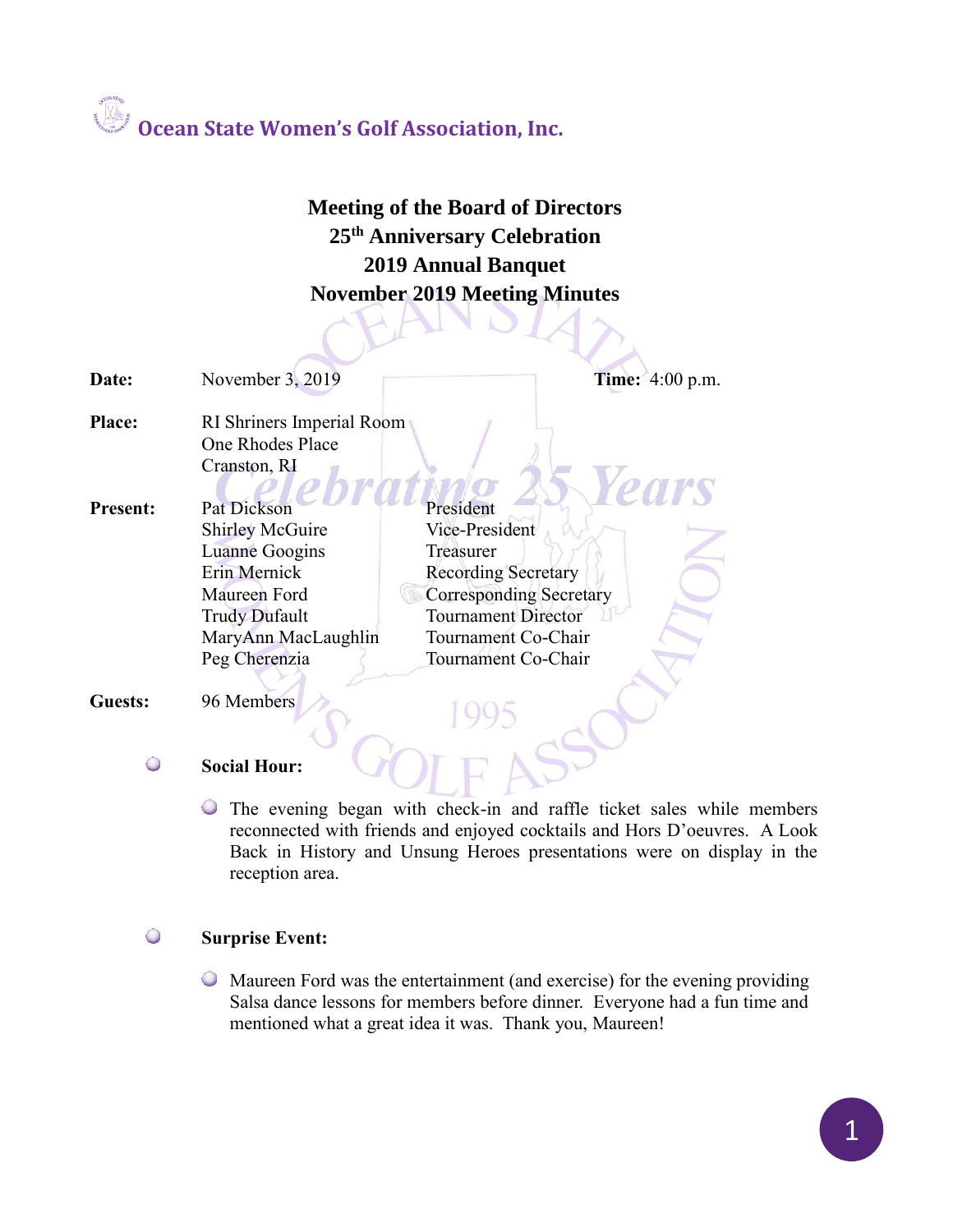#### $\bigodot$ **Call to Order:**

Pat Dickson called the meeting to order at 5:25 p.m.

#### $\bigcirc$ **Introductions**

- Pat welcomed everyone to the 25<sup>th</sup> Anniversary Celebration and 2019 Anniversary Celebration.
- She started with a "shout out" to Maureen for starting off the evening with a  $\bigcirc$ great surprise.

#### $\bigcirc$ **President's Address:**

### **Pat Dickson:**

2014 – We celebrated our 20th Anniversary – I was the Vice-President and it as the final year of my running the banquet. That was the year of the black shoe bags – anyone besides me still has theirs?

2015 – That was my first year as President and I called that speech the Year of Transition. It marked the beginning of significant changes for women's golf in Rhode Island. Suddenly, there were more choices as to where to spend your time and money. We adjusted both our formats and at times our locations to this new reality. We had to replace and learn to use a new handicap system after the one we had used for so many years was discontinued by the USGA. We figured it out and adjusted. We had to navigate the change to new online systems for emails and invites like today's banquet. And you have adjusted. We saw golf undergo the largest number of rule changes in decades. And we have all adjusted. I promised you we would bring the organization soundly into the 21st century. And we will be completing that cycle this year – my last as President.

2019 – And now at this occasion of the 25th Anniversary of the Ocean State Women's Golf Association, as we celebrate that adjustment, we also honor and celebrate so much more. The amount of effort that went into starting this Association is too large to be quantified. The number of women who served as Board members, committee members, volunteers, and just played golf at our tournaments has easily numbered over 500. Think of that – 500 hundred women over the past 25 years working and coming together to enjoy the competition and companionship that is so much a part of this outdoor sport that we all love.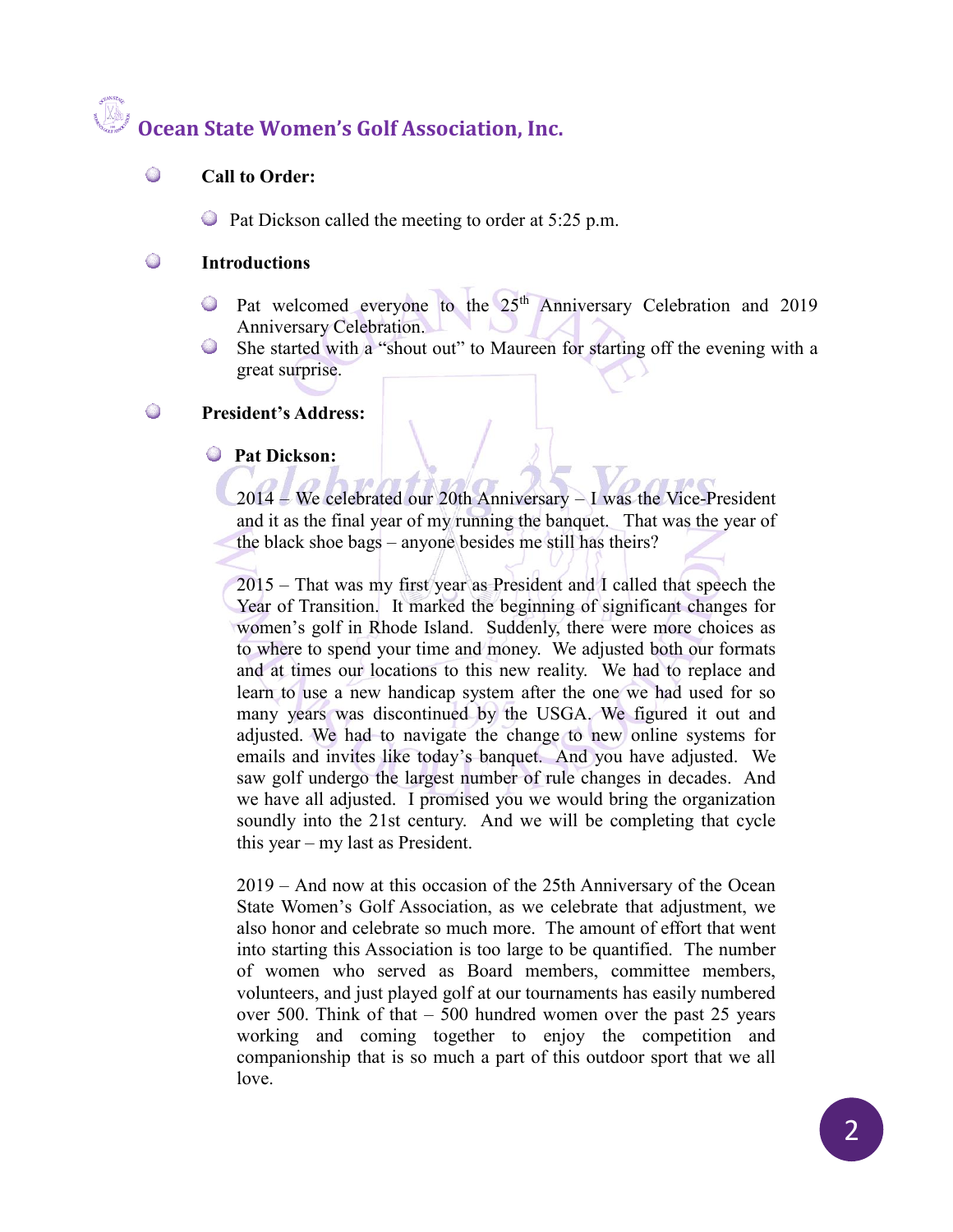2020 – This will be the year we complete the transition to offering all services online. Now understand we will still allow those who want to do things old school, by paper and snail mail will still be able to for a while, but starting in January, these are the changes you can expect:

- ➢ Registration and Online Payment for Membership
- ➢ Changes to the BYLAWS to reflect our changes including voting online so that more members (and I am talking to you Snow Birds) have the opportunity to take part in our governance.
- ➢ Registration and Payment for Tournaments with the same timelines of opening and closing weeks before each tournament.

➢ Moving the entire Scholarship Application Process Online, to assist in easier and timely applications.

We are so lucky this year to have an active election process – though consistency and experience is necessary to run such a large and active Association, the more variety we have on the Board the more we move forward and continue to grow each year.

We are strong in numbers – both in membership – more than 200 and in non-members who play and enjoy our tournaments.

We are active in scope and size  $-30$  Tournaments and literally thousands of foursomes have played under the OSWGA umbrella this year.

We are concerned and committed to the future of golf. Our scholarship fund is healthy and we continue to give money to those who are furthering their education. Our new bag rule tags are popular throughout the State and now through the spread into Florida by our snowbirds and their appearance at LPGA Amateur events throughout the country. Just this week The RI FIREBALLZ team played at the National Championship and women were taking photos of our rules to bring home to their friends and leagues. I call it the ripple effect – when we share and help each other play – we just have more opportunities and friends to play with.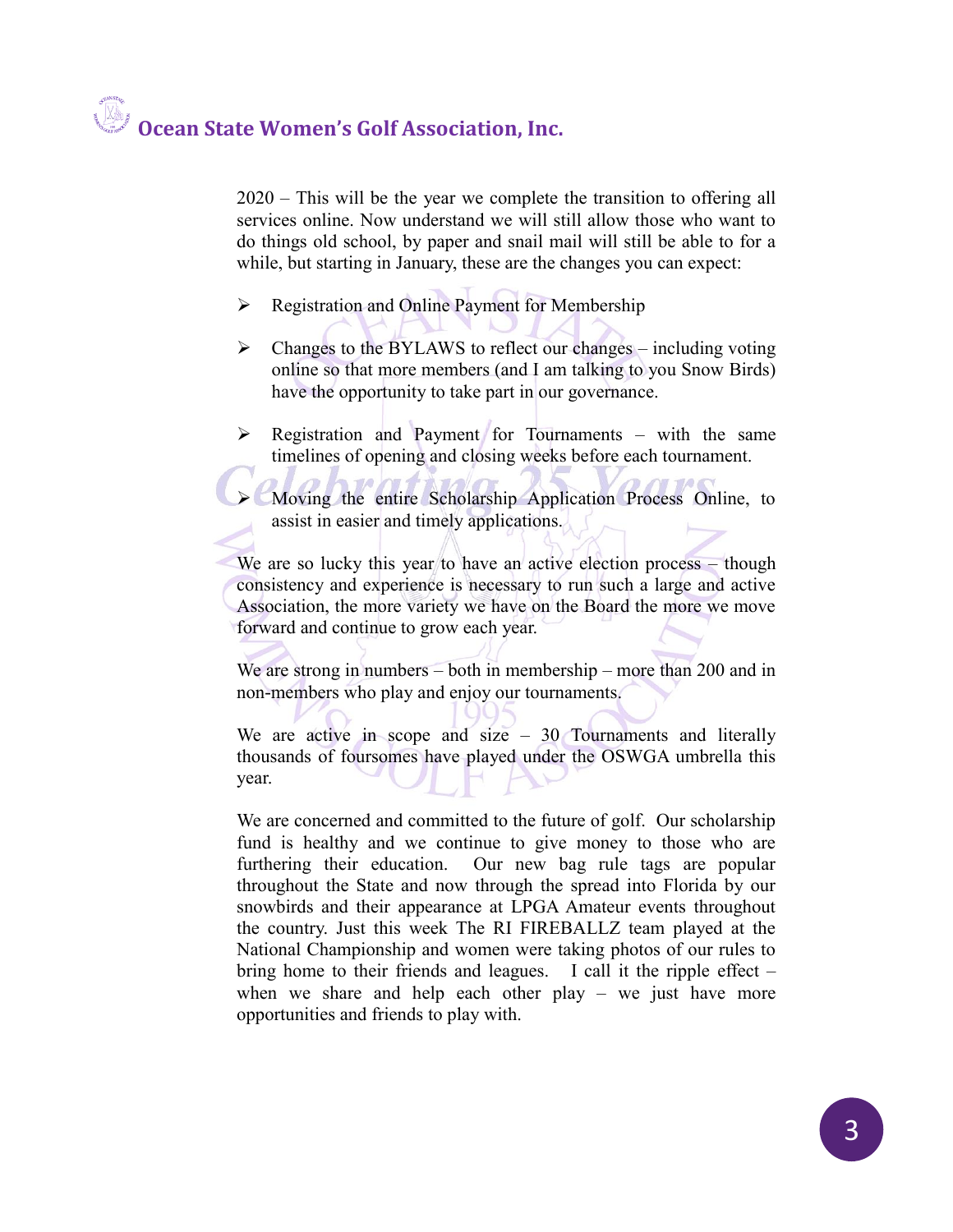We are financially healthy and because of that, we are lucky enough to move forward with these changes and continue to provide our members with the best possible golf experience we can.

Thank you.

I**ntroduction of the Board:** Pat introduced the existing board members and asked them to stand and be recognized.

- Shirley McGuire Vice-President
- Luanne Googins Treasurer
- 
- 
- 
- 
- 

Erin Mernick Recording Secretary Maureen Ford Corresponding Secretary **Trudy Dufault** Tournament Director MaryAnn MacLaughlin Tournament Co-Chair Peg Cherenzia VIII Tournament Co-Chair

### **Introduction of the Candidates for Office:**

Vice-President Carolyn Maney

Corresponding Secretary Maureen Ford

**Recording Secretary Barbara Sitter** 

Brenda Martin Jane Jordan

**Candidate Speeches:** Some candidates chose to address the membership, while others decided not to speak.

**Carolyn Maney:** Since retiring from teaching in 2003 I have been active in my favorite sports including bowling, tennis, skiing and especially GOLF. I have been a member of OSWGA for about 8 years and enjoy the competition and camaraderie. I believe it to be a very well-run organization and would like to participate further. I do not head "south" during the winter and will be available to attend monthly meetings of the board in the off season. Since 2006 I have run a golf league at Crystal Lake Golf Club in Burrillville, RI. Also, I am a past president of my bowling league in Whitinsville, MA. Both of these positions entailed the planning and coordination of end of season banquets. I will work on your behalf and be open to suggestions from membership. Hopefully I can bring new ideas to the board and recruit new members to fill our ranks so we can stay strong for another 25 years! Thank you for your consideration.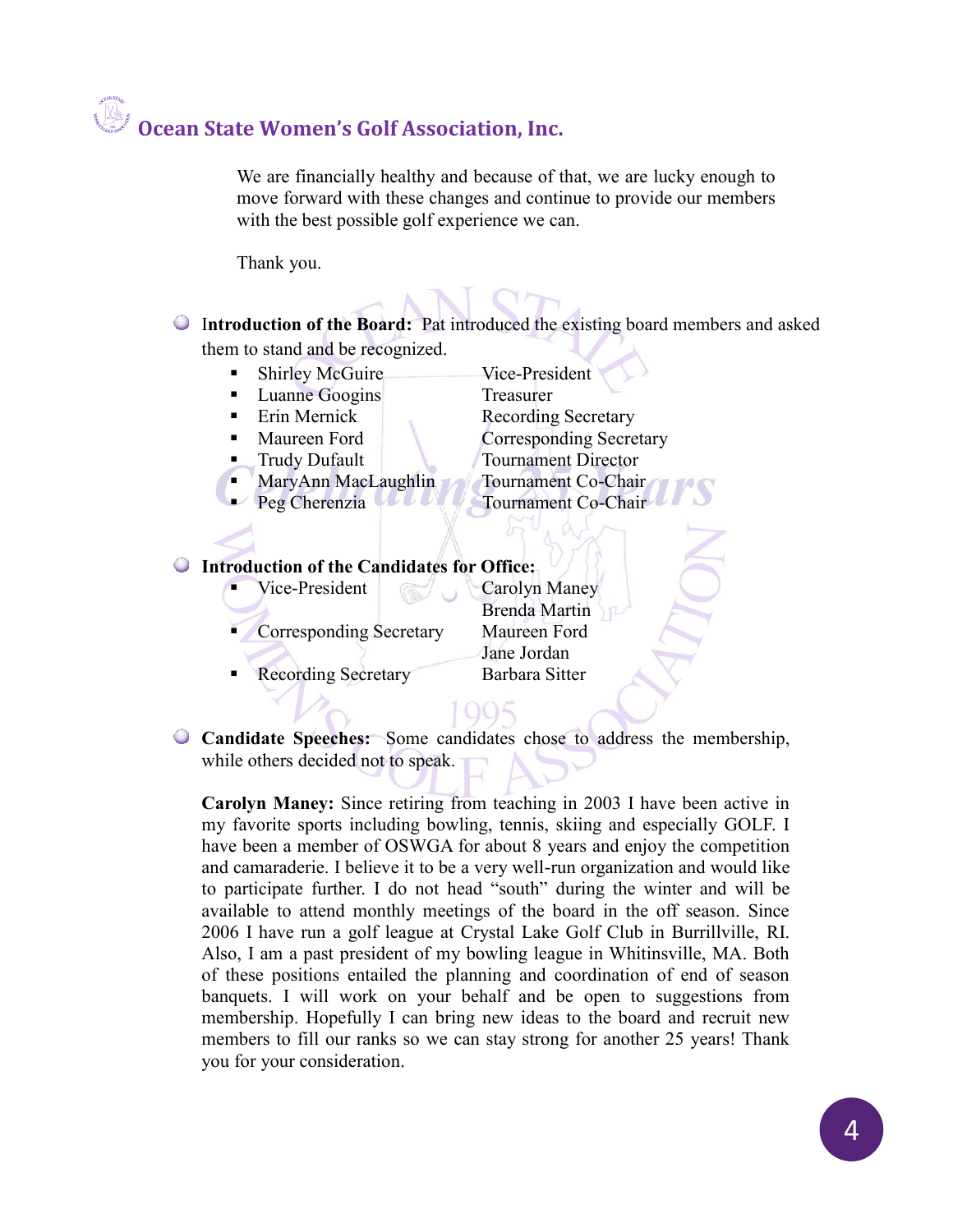**Brenda Martin:** As a member of OSWGA for over 13 years, I have made many new friends and have come to appreciate the hard work and dedication of Trudy, our Board of Directors and Committee members to make each tournament a fun, competitive experience for women's golf. I would be honored to represent our members as Vice President to continue the spirit of camaraderie and the quest for integrity and equality in women's golf that this organization represents. Thank you for your consideration.

**Maureen Ford:** Just prior to retiring from teaching, I started taking ballroom dance lessons in an effort to teach my H.S. students to dance. Those lessons eventually lead me to a 20 year career teaching Ballroom Dancing where I am currently employed by "The Dancing Feeling".

Prior to joining OSWGA I was a member at Potowomut GC and what used to be RIWGA. I played with them for about 9 years, 3 of which I was the tournament director for RIWGA. LID

In an effort to give back to the OSWGA organization, which has provided me with lots of friends, laughs, and good times, I took on the position of Corresponding Secretary for the past two years. I have approached the job with earnest dedication and I believe I have done it well. There is a definite learning curve associated with all of the OSWGA positions and I have just gotten to a point where I know the what's, where's, and when's of the job. I have the files organized just the way I need them to function effectively and I would very much appreciate your vote so I can continue to efficiently maintain this position.

**Jane Jordan:** Vote for me! Don't really have much to say other than I have professionally managed an office, I enjoy being a member of OSWGA I would like to be more involved and I think this is good starting point. Vote for me!

**Barbara Sitter:** I am excited to be able to run for Recording Secretary and to volunteer my time as part of the Ocean State Women's Golf Association board. Although I am currently running unopposed, I take this election process seriously. In 2019, I started my first year of retirement after a 30 year career in Pharmaceutical Research and Development as a Scientist. Upon retirement, I knew that I would be looking for opportunities to get involved in the OSWGA. I have been an active member of OSWGA and have been playing golf since the age of 10. I am thrilled that the Recording Secretary position became available at this time and look forward to representing OSWGA.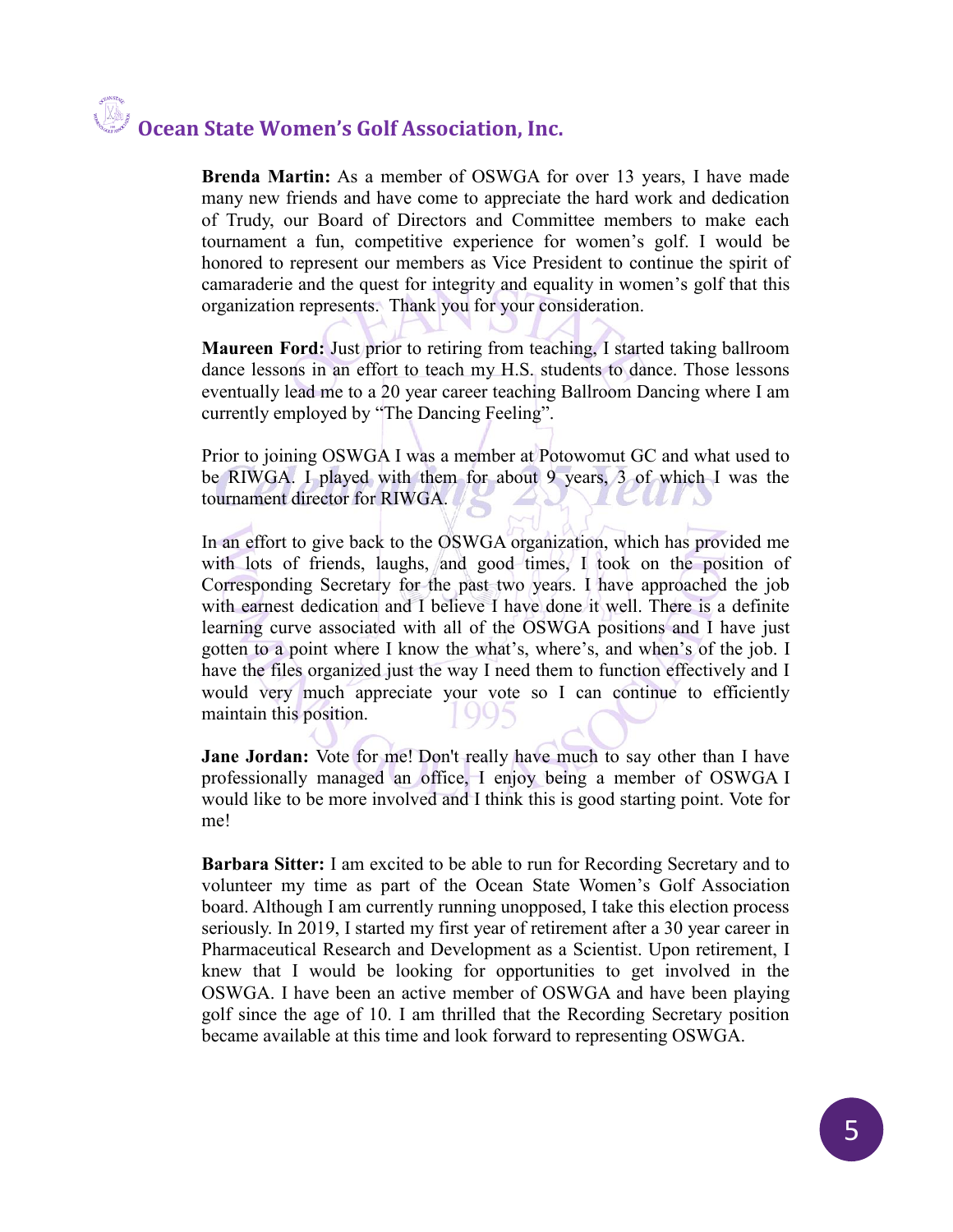**Explanation of Voting Procedures:** Pat explained that voting would take place **a**fter dinner. The votes will be tabulated as we begin the raffle portion of the evening. We will interrupt the raffle to announce the results and congratulate the winners. In the event of a tie, there will be a run-off vote.

**Recognition:** Pat recognized the winners of the major tournaments.

Amateur Maureen Ford Par Three Maureen Ford Club Championship North Kingstown Player of the Year Maureen Ford

Hole-in-One Chris Trenholme - Cranston Country Club, Hole #15 Four Ball Championship Maureen Ford and Ann Moran Players' Champions Gross: Wendy Ossman NET: Joyce Picard

**Committee Chairs and Members**: Pat recognized the committee chairs and the members of the committees who volunteer to help the association.

Handicap Chair - Chris Trenholme Statistician - Donna Jennings Website - Wendy Ossman Nominating - Carolyn Brown Rules Co-Chairs - Kathy Mis Kris Kennedy Photography - BettyJean Shadeck Helping Sandra Harper Appeals Chair - Shirley McGuire (VP) Appeals Members Kathy Mis Deb McMahon Sue Pouliot Karen Cabral Tournament Co-Chairs Mary Ann MacLaughlin Peg Cherenzia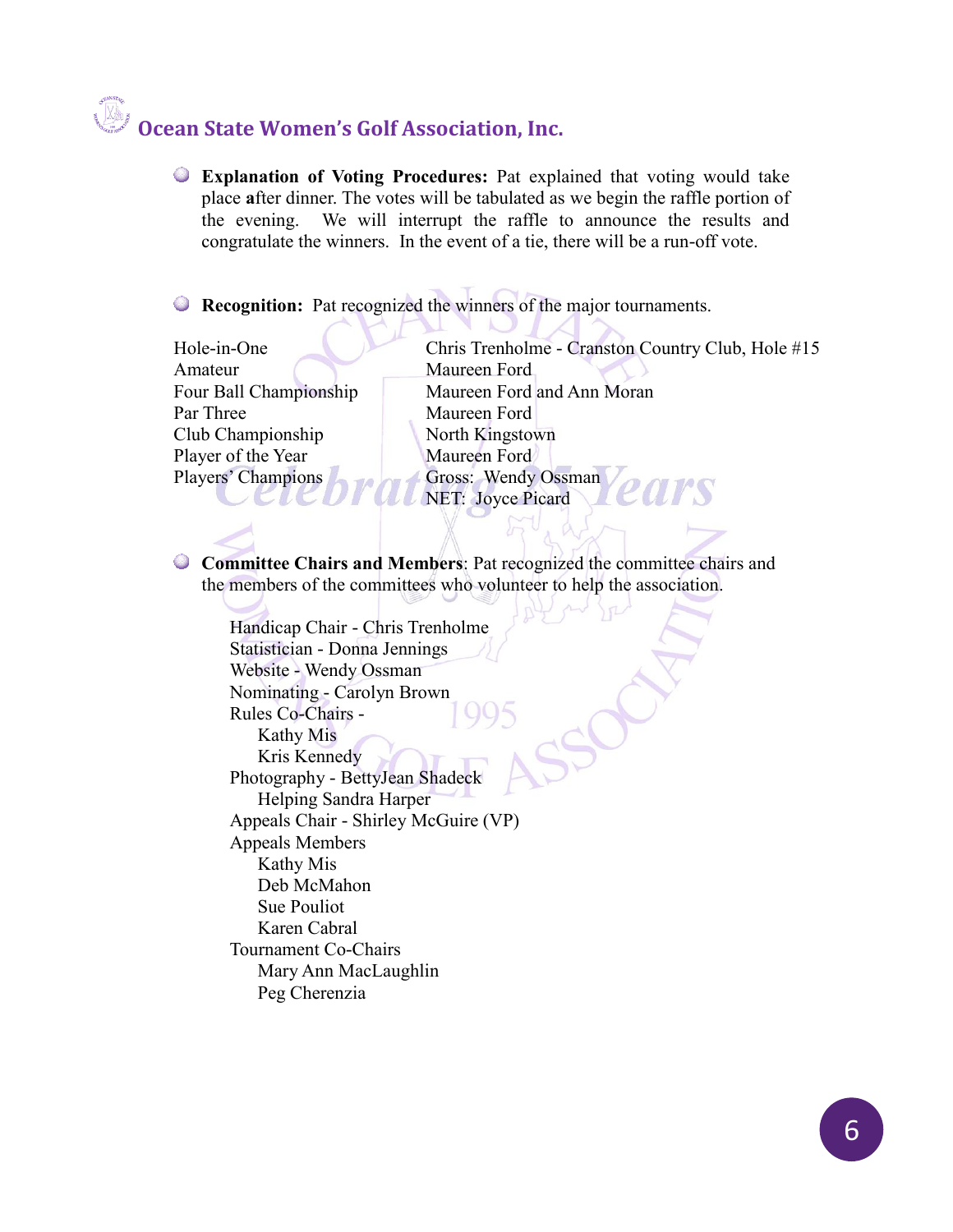**Recognition of Volunteers**: Pat recognized and thanked all of our volunteers for their help and support throughout the season. Without their help, the season would not have been such a huge success.

The list of 40 tournament volunteers was read aloud while Ann Moran and Maureen Ford presented each of them with a thank you gift.

**25th Anniversary Trudy Dufault Service Award:** Shirley McGuire addressed the membership noting that there was one person left to recognize this evening.

### **Shirley McGuire:**

All of us know that Trudy is a co-founder of this Association.

Recognition has always been important to her. Establishing a memorial for Nathalie Price, the Trudy Dufault Service Award, and volunteer appreciation are all things that matter to Trudy. And so, Trudy has a special award to present this evening.

There is a person who dedicates a lot of extra time and effort to support the Association.

- $\triangleright$  She gets very involved in every aspect of the day-to-day operation making sure that all projects get completed.
- ➢ She's a vision person. She steered us though the RIGA merger, holding fast to our ideals to provide friendly but competitive golf to ALL women in Rhode Island.
- $\triangleright$  She has been very supportive in the transition of new board members to assure their success and ability to thrive on the Board.
- $\triangleright$  She was the motivation behind Constant Contact, which allowed us to improve our communication.
- ➢ She took on the task to review and update the current By-Laws.
- ➢ She actively recruited new members by addressing other golf associations at their annual kick-off meetings.
- ➢ She established a marketing strategy utilizing OSWGA "branded" bag tags designed to engage potential members.

So, you get the gist of the depth of her involvement, and her determination that the OSWGA will continue to grow and flourish for years to come.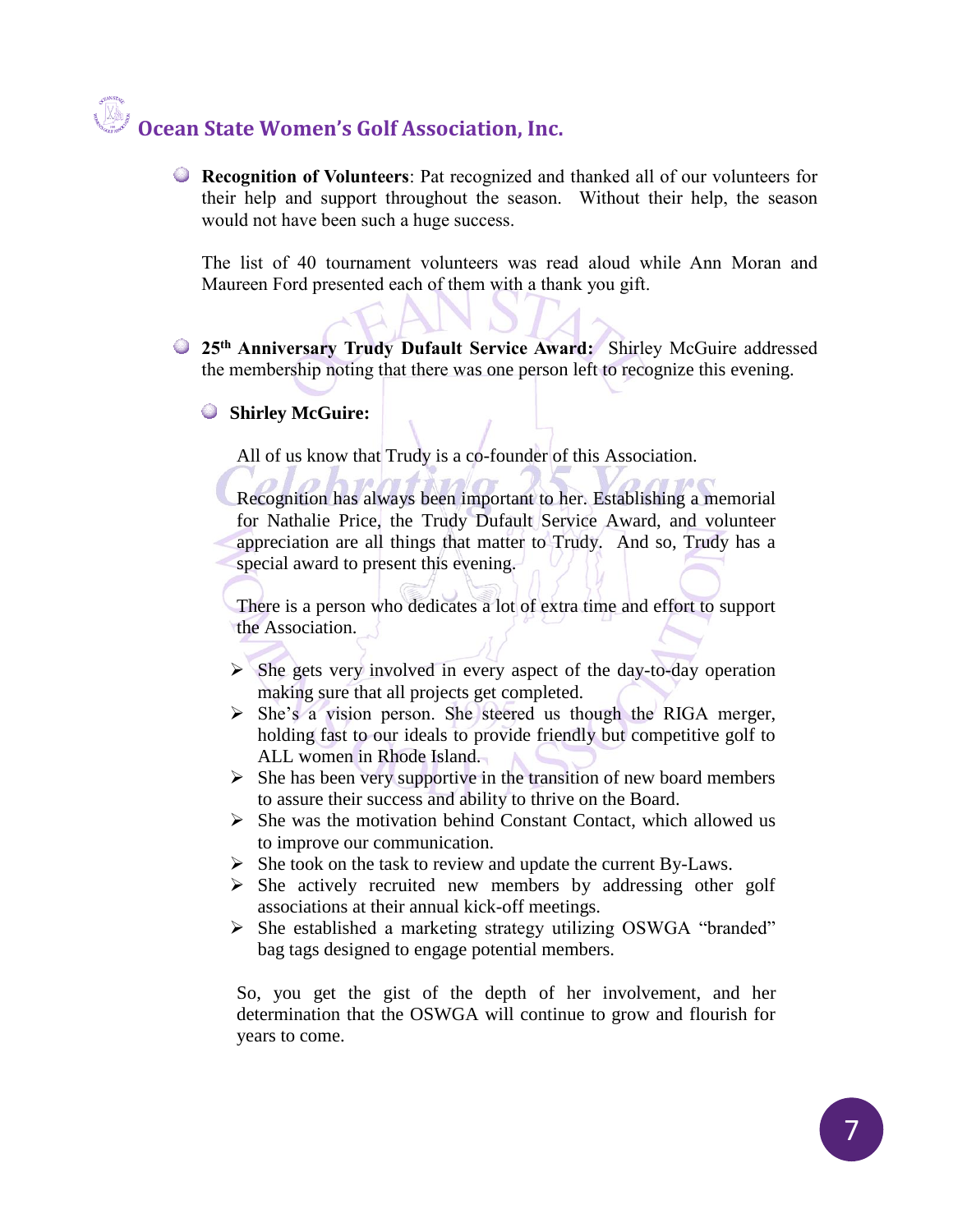And so, without further ado, Trudy would like to present a special 25th Anniversary - Trudy Dufault Service Award to Pat Dickson.

### **Trudy Dufault:**

Pat, the members and I would like to honor you on our 25th Anniversary and to let you know that we appreciate your dedication to the OSWGA through your continuous service, this year and over the many years that you have served on the Board. Thank you!

- Trudy presented Pat with a beautifully engraved desk clock on behalf of the OSWGA.
- $\bullet$ **Scholarship Raffle:** Shirley McGuire, along with help from Claudia Cooper and Hope Murphy, pulled the winning tickets and delivered the baskets.

Trudy Dufault won the special raffle of a gift card/money tree.

### $\bullet$ **Election Results:**

- ➢ By the close vote of 50 to 40, the Vice-President elect is Carolyn Maney.
- Maureen Ford has been elected to a second term as Corresponding Secretary.
- ➢ And by unanimous vote, Barbara Sitter is the new Recording Secretary.

Pat took a moment to recognize and thank the outgoing board members: Shirley McGuire and Erin Mernick.

### $\bullet$ **New Business:** There was no new business.

### $\bigcirc$ **Closing Remarks:**

- Pat thanked everyone for their support and participation throughout the season.
- She reminded everyone that membership for the 2020 golf season will open January.
- Then closed the meeting by thanking everyone for attending and joining in the festivities to celebrate the  $25<sup>th</sup>$  Anniversary.
- She wished everyone a happy and healthy off season.
- The meeting adjourned so that everyone could be home in time for the *Patriots!*